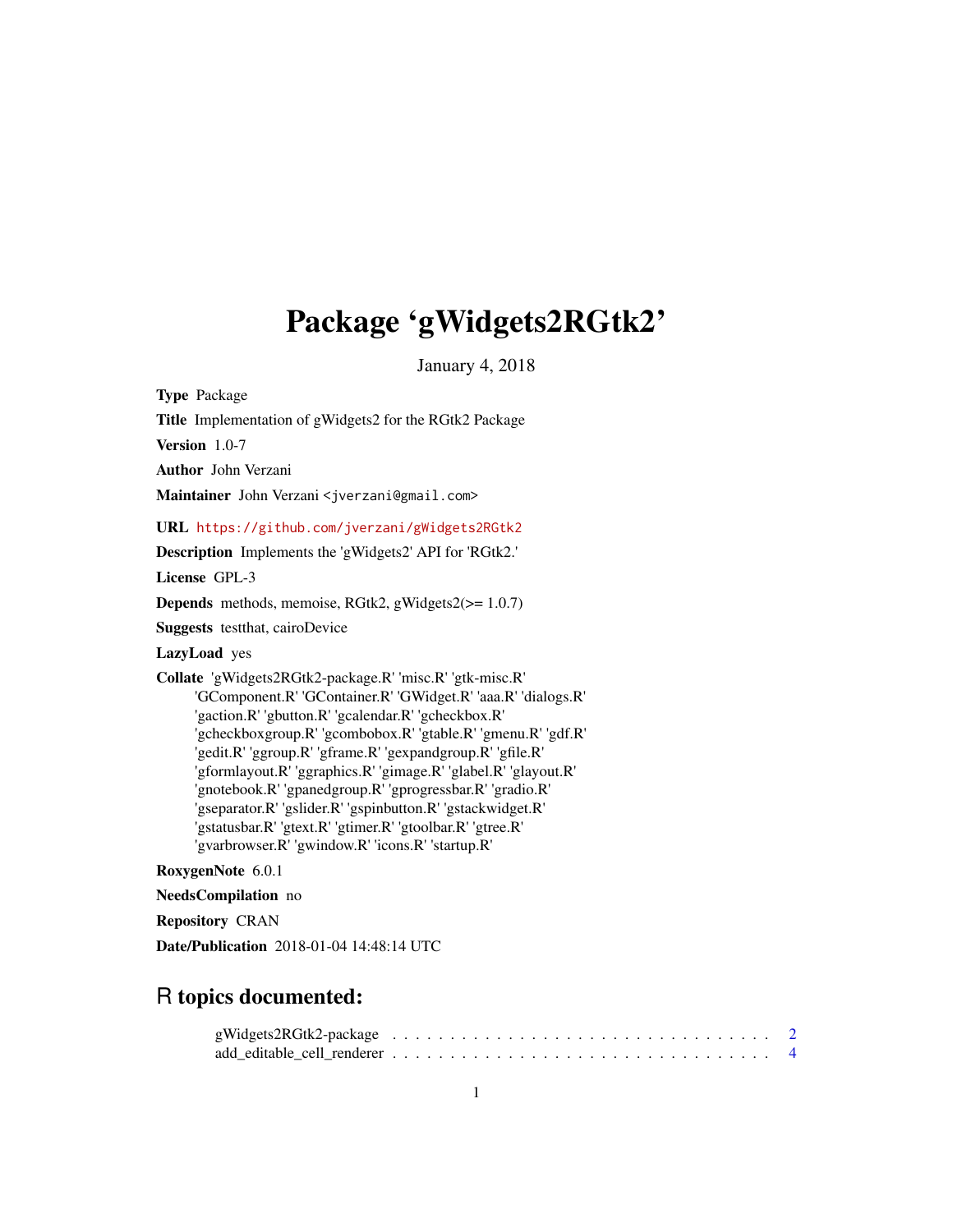<span id="page-1-0"></span>

|       | $isRight MouseClick \dots \dots \dots \dots \dots \dots \dots \dots \dots \dots \dots \dots \dots \dots \dots \dots \dots$ |  |
|-------|----------------------------------------------------------------------------------------------------------------------------|--|
|       |                                                                                                                            |  |
| Index |                                                                                                                            |  |

gWidgets2RGtk2-package

*gWidgets2Rtk2*

### **Description**

The gWidgets2 package provides a programming interface for making graphical user interfaces within R. The package is a rewrite of the **gWidgets** package, introducing a few external changes but a significant number of internal ones. The package relies on one of several underlying toolkit packages providing access to the graphical libraries. This package provides the implementation to interface with the underlying RGtk2 package.

GComponent is a parent class for both GContainer and GWidget and inherits its primary interface from gWidgets2::BasicToolkitInterface.

GContainer is the base class for container objects. The main method is add\_child, but there is also book-keepingn code to keep track of the child components of the container

GWidget is the Base class for widget objects

GWidgetWithItems is Base class for selection widgets based on a set of items. The key here is the handlers apply to each item, but the handler is assigned to the class member.

For RGtk2, the GButton class has the extra reference method set\_border. The border argument has been deprecated.

This GTable class for RGtk2 implements a few additional reference methods: hide\_names to hide the header names; remove\_popup\_menu to remove the popup menu; add\_popup to add a popup menu

Passing in a value freeze\_attributes = TRUE will make it so there are no menu items to resize frame, change variable types, relabel factors, .... Values of "row" or "column" will remove popup menus just for the row or columns.

The label class for RGtk2 has the extra method set\_angle to set the angle for the text. A value of 90 will rotate ccw to read bottom to top

For RGtk2, the Gprogressbar class has the extra reference method set\_border. The border argument has been deprecated.

The main reference methods GTimer are start\_timer and stop\_timer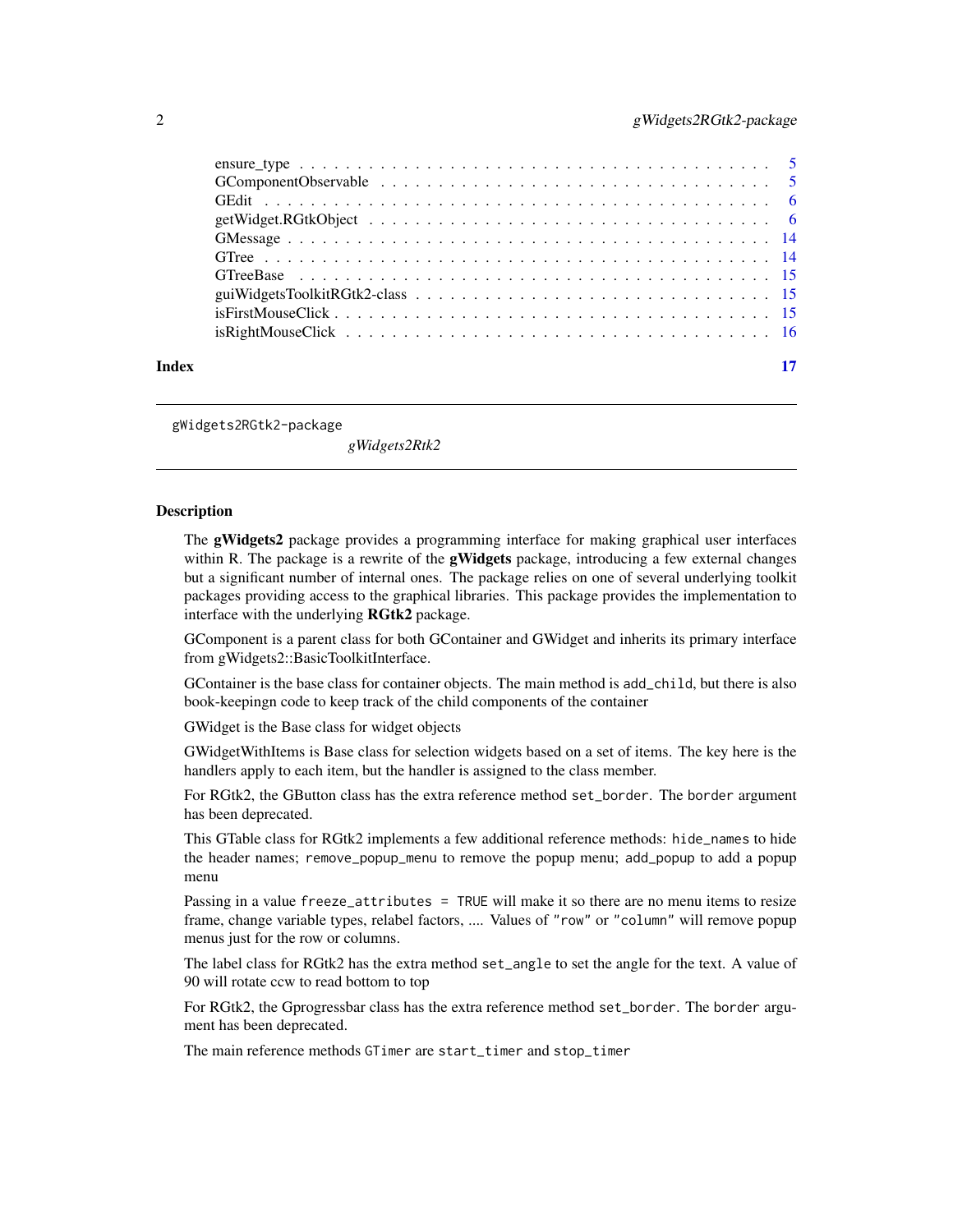#### Arguments

... passed to constructor

### Methods

- add\_drag\_motion(handler, action = NULL, ...) Called when motion over widget occurs
- add\_to\_parent(parent, child, expand = NULL, fill = NULL, anchor = NULL, ...) Add a child to parent if it is ia container and non null. Dispatches to add\_child method of parent
- get\_enabled() is widget sensistive to user input
- set\_enabled(value, ...) specify with logical if widget is sensistive to user input
- set\_rgtk2\_font(obj, value) Set font on a gtkWidget instance
- set\_size(value,  $\dots$ ) Set widget size (size request), value=c(width=-1, height=-1)
- child\_bookkeeping(child) Update parent property of child and children property of parent container
- set\_child\_align(child, alt\_child, anchor) Set child alignment, if a GtkMisc or GtkAlignment object
- set\_child\_fill(child, fill, horizontal = TRUE) Fill can be NULL, TRUE, FALSE, ", 'both', 'x', 'y'...
- connect\_to\_toolkit\_signal(signal, decorator, emitter = .self\$handler\_widget()) Connect signal of toolkit to notify observer
- $get_value(drop = NULL, ...)$  Get main value of widget. From 'svalue' when index = FALSE or NULL
- remove\_border() Remove border by setting relief to none

set\_value(value, ..., drop = NULL) for 'svalue<-' when index = FALSE or NULL

- add\_popup(menu\_fun = NULL) Add a popup menu to the columns. Function should generate list of actions, ...
- clear\_columns() Clear out old treeview columns in preparation of new

```
default_popup_menu(col_index) Provide default popup menu (passed to gmenu(..., popup=TRUE))
```
get\_index(drop = NULL, ...) svalue; index=TRUE

- get\_length(...) Get length of object. Needed for sapply.
- get\_model() Helper: get rGtkDataFrame model, which is filtered
- get\_selected() Get selected indices or numeric(0)
- get\_valid\_columns() Helper: get column indices less those for icons, tooltips, visible
- $get_value(drop = NULL, ...)$  Get main value of widget. From 'svalue' when index = FALSE or NULL
- get\_view\_columns() Helper: get non-icon columns to iterate over
- hide\_names(value) adjust visibility of header
- make\_columns() Make new columns, watching out for icons, tooltips, visible
- make\_icon\_column() Make column for icons
- not\_these() Helper: Remove these indices due to icon\_col, ...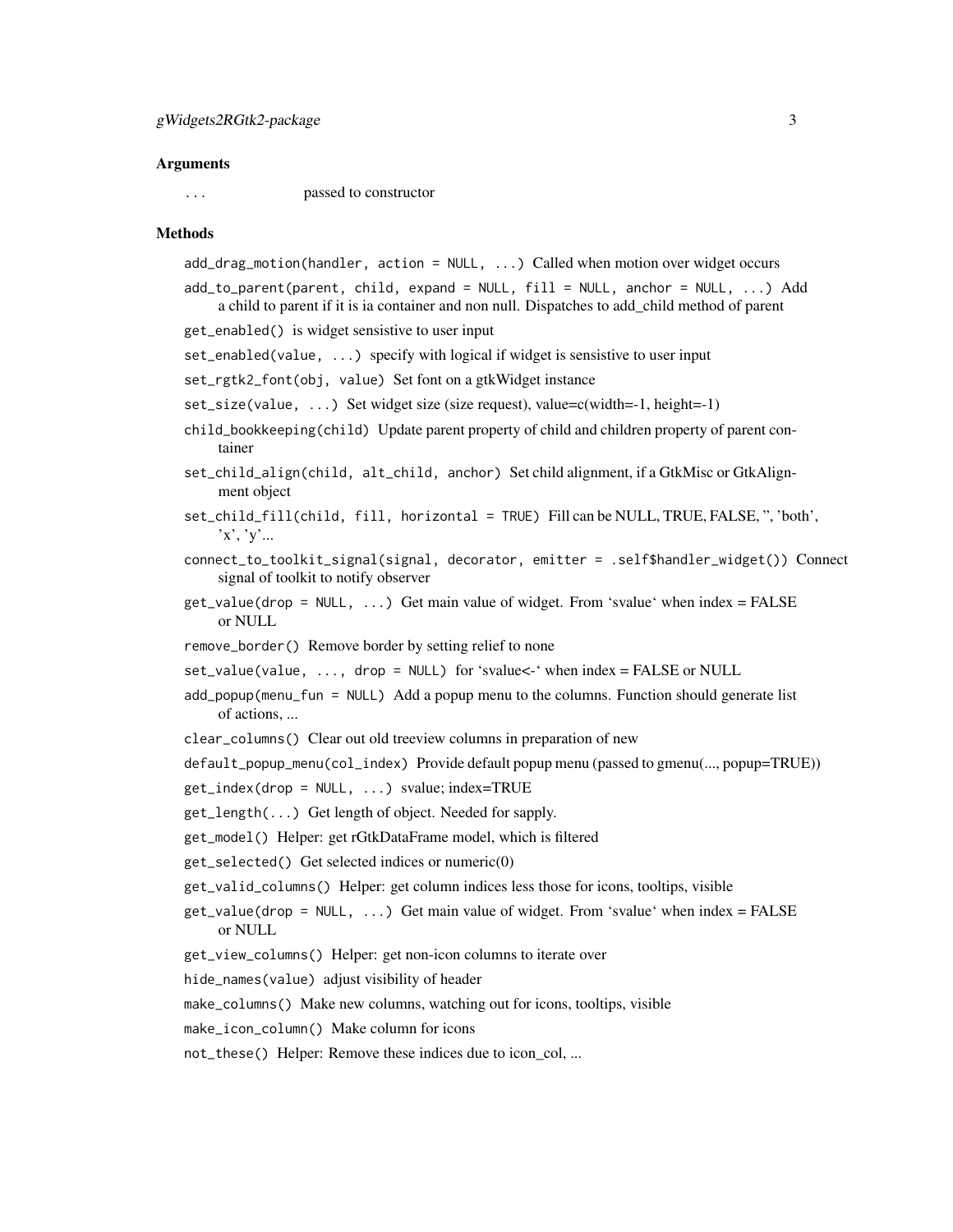```
remove_popup_menu() remove popup menu from column headers
set_focus(value) If we can focus, do so, then raise
set_selected(ind) Set selected rows by index
set_selection_mode(mode = c("none", "single", "browse", "multiple", "extended"))
    Helper: Set the selection mode
set_size(value, ...) Set widget size (size request), value=c(width=-1, height=-1)
set_value(value, ..., drop = NULL) for 'svalue<-' when index = FALSE or NULL
get_value(drop = NULL, ...) Get main value of widget. From 'svalue' when index = FALSE
    or NULL
set_angle(angle) Rotate text by angle degrees ccw
set_value(value, ..., drop = NULL) for 'svalue<-' when index = FALSE or NULL
get_value(drop = NULL, ...) Get main value of widget. From 'svalue' when index = FALSE
    or NULL
set_value(value, ..., drop = NULL) for 'svalue<-' when index = FALSE or NULL
set_interval(ms) Set the interval. Need to stop and start active timer to implement.
start_timer() Start the timer
stop_timer() stop the timer
```
#### Author(s)

John Verzani <jverzani@gmail.com> Maintainer: John Verzani <jverzani@gmail.com>

```
add_editable_cell_renderer
```
*make a view column for the given type of variable*

### Description

make a view column for the given type of variable

### Usage

```
add_editable_cell_renderer(x, self, model_idx, view_col)
```
#### Arguments

| $\mathsf{x}$ | variable                                    |
|--------------|---------------------------------------------|
| self         | reference to ModelView object               |
| model idx    | 1-based index in model of data to represent |
| view_col     | optional view column to reuse               |

### Value

a gtkTreeViewColumn with data "n", and "id" to block editable id

<span id="page-3-0"></span>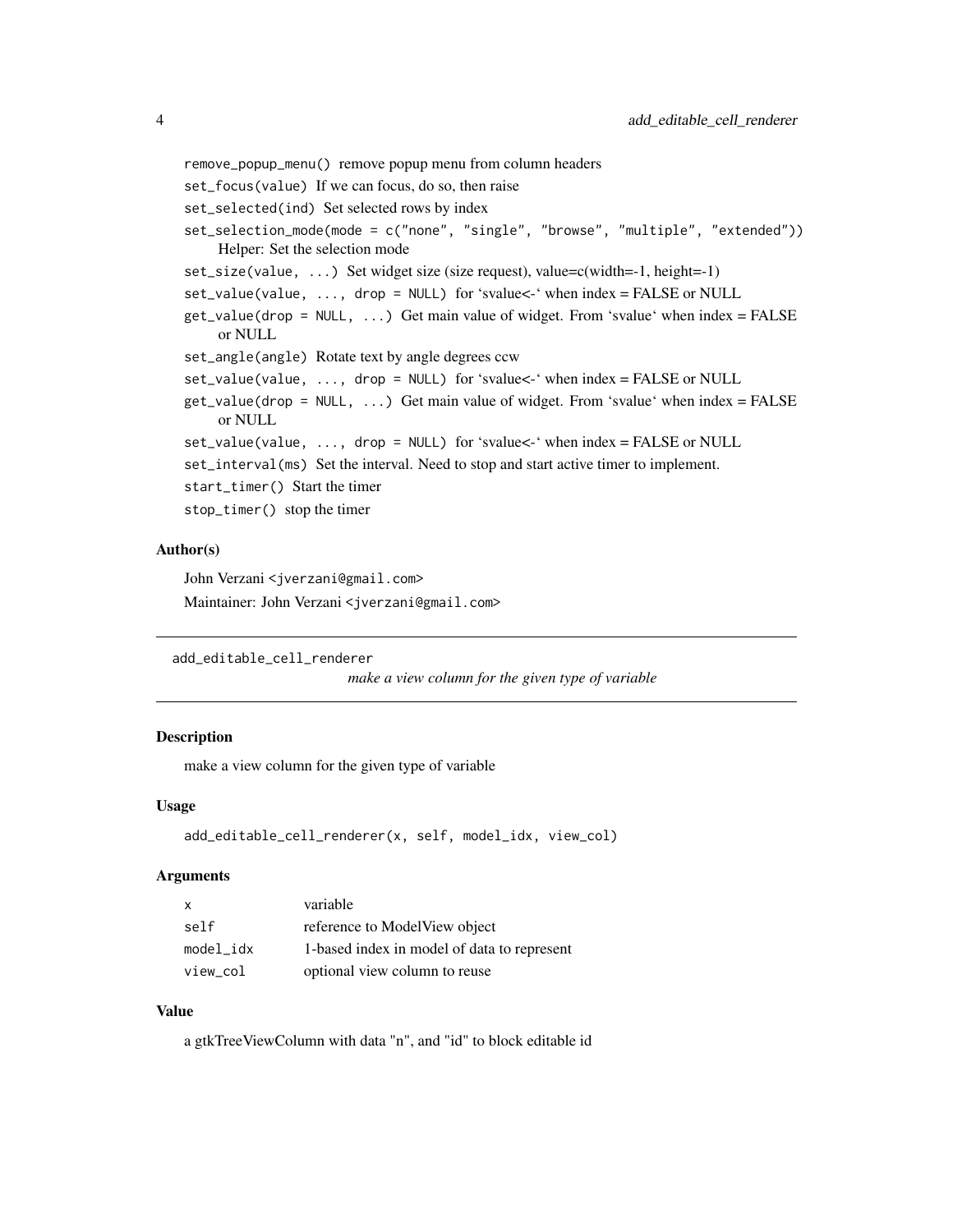<span id="page-4-0"></span>ensure\_type *S3 generic to ensure we don't change data type when assigning into column*

### Description

S3 generic to ensure we don't change data type when assigning into column

### Usage

ensure\_type(x, value)

### Arguments

| X.    | column values |
|-------|---------------|
| value | new value     |

### Value

coerced new value

GComponentObservable *GComponentObservable adds the observable interface*

### Description

GComponentObservable adds the observable interface

### Usage

```
GComponentObservable(...)
```
### Arguments

... passed to constructor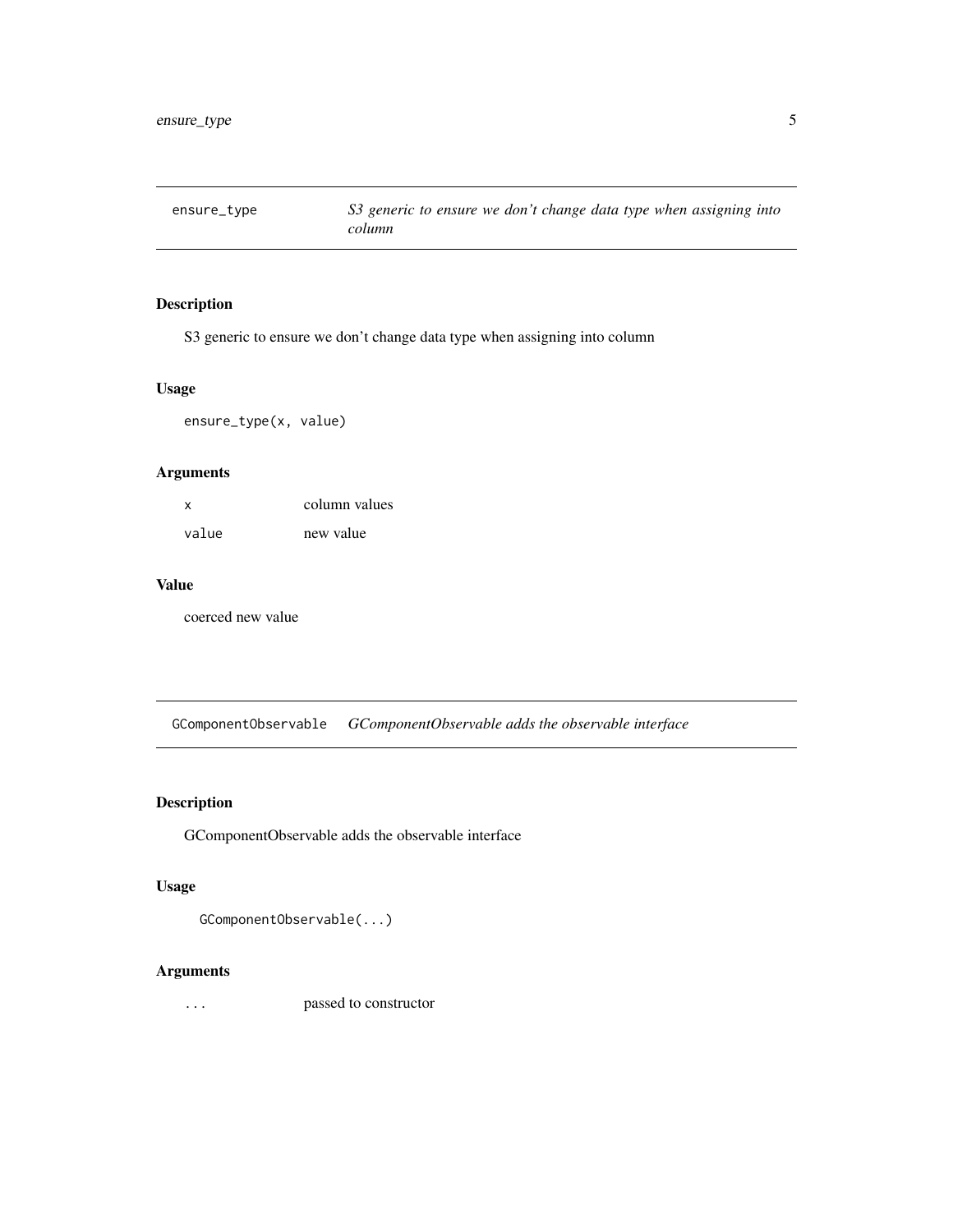<span id="page-5-0"></span>GEdit *The GEdit class adds some methods beyond the spec:* set\_error*,* clear\_error*,* validate\_value

### Description

The GEdit class adds some methods beyond the spec: set\_error, clear\_error, validate\_value

### Usage

GEdit(...)

### Arguments

... passed to constructor

getWidget.RGtkObject *method for stopping getWidget*

### **Description**

method for stopping getWidget

S3 method for stopping getBlock

The gWidgets separation of API from toolkit requires the exporting of "dot" functions from each toolkit package. These are not documented, as they mirror the definition in the API package, but must be to get pass R's package check. Hence this stub.

toolkit implementation for gmessage

toolkit implementation for gconfirm

toolkit implmentation of ginput

toolkit implementation

toolkit implementation of galert

Toolkit constructor

toolkit constructor

Toolkit constructor

Toolkit XXX constructor

Toolkit constructor

Toolkit constructor

Toolkit constructor

Toolkit constructor

Toolkit constructor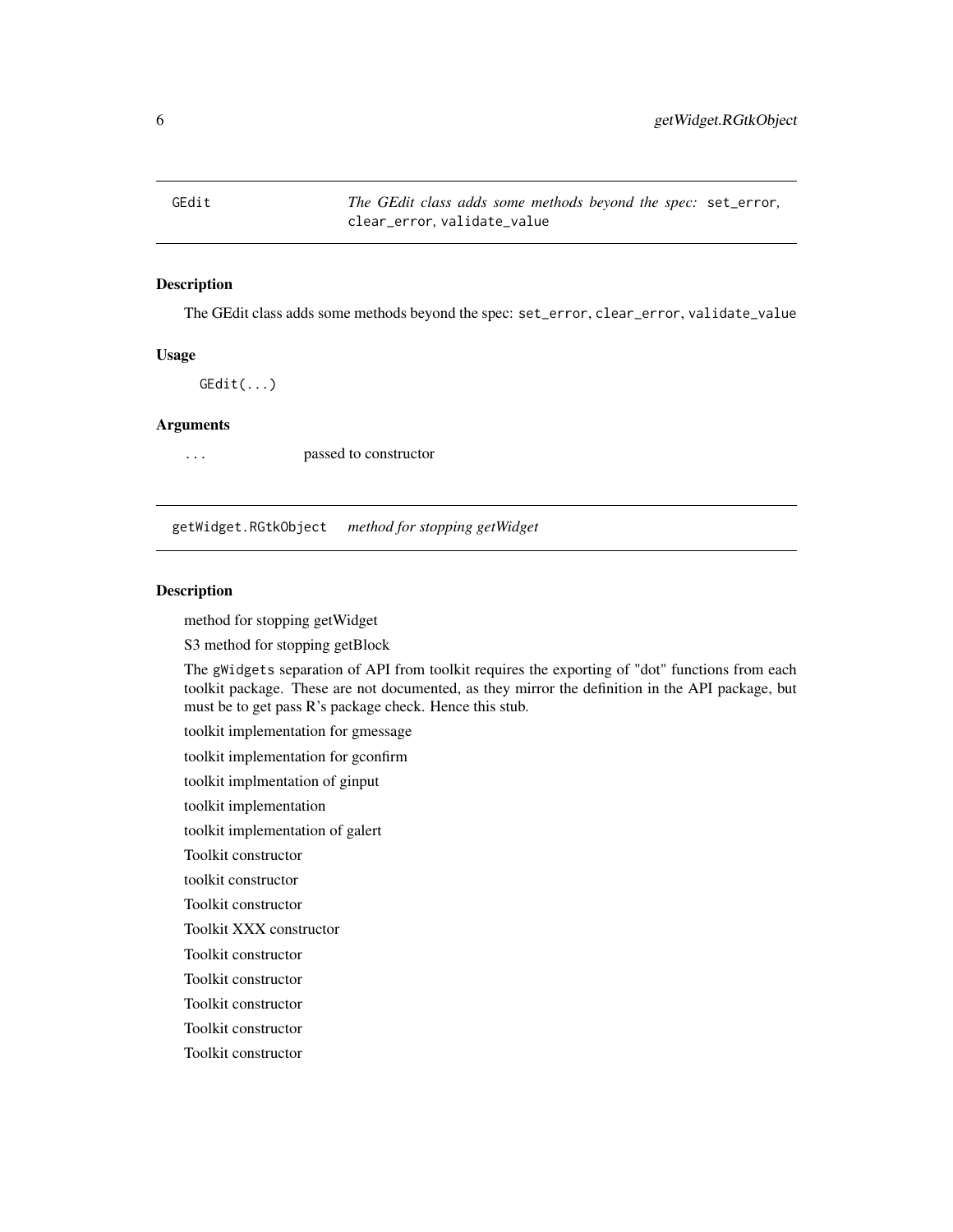Toolkit gedit constructor toolkit constructor for ggroup gframe constructor toolkit constructor Toolkit implementation Toolkit constructor Toolkit constructor Toolkit constructor Toolkit constructor Toolkit label constructor Toolkit constructor Toolkit constructor Toolkit constructor Toolkit constructor Toolkit constructor Toolkit constructor Toolkit constructor Toolkit XXX constructor Toolkit constructor Toolkit constructor toolkit implementation S3 method for gtimer Toolkit constructor Toolkit constructor Toolkit constructor toolkit constructor for gwindow add stock icons Returns list of stock ids return stock id helper function return stock id from object

### Usage

```
## S3 method for class 'RGtkObject'
getWidget(obj)
## S3 method for class 'RGtkObject'
getBlock(obj)
```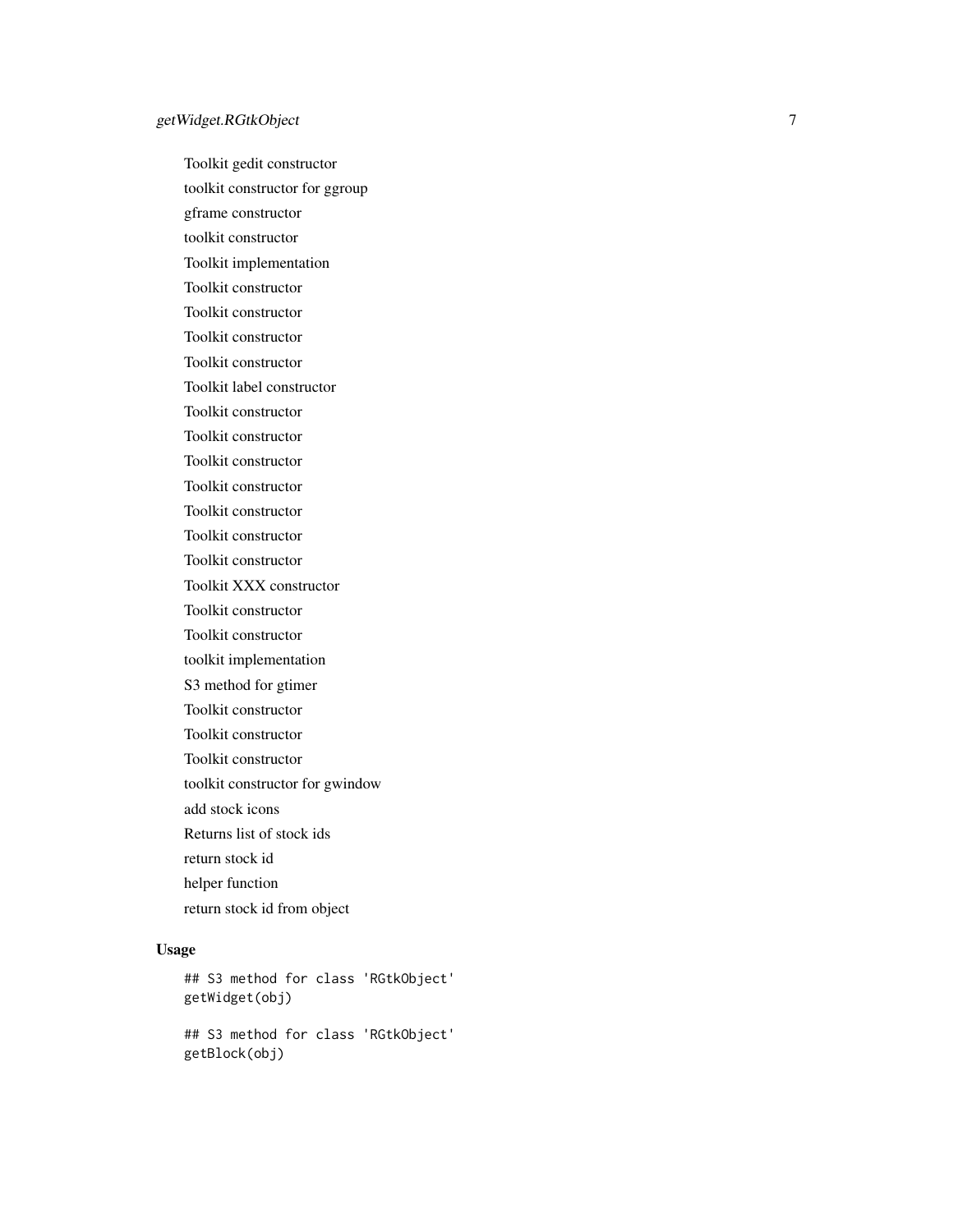```
.docstub()
## S3 method for class 'guiWidgetsToolkitRGtk2'
.gmessage(toolkit, msg, title = "message",
  icon = c("info", "warning", "error", "question"), parent = NULL, ...)## S3 method for class 'guiWidgetsToolkitRGtk2'
.gconfirm(toolkit, msg, title = "Confirm",
  icon = c("info", "warning", "error", "question"), parent = NULL, ...)## S3 method for class 'guiWidgetsToolkitRGtk2'
.ginput(toolkit, msg, text = "",
  title = "Input", icon = c("info", "warning", "error", "question"),
 parent = NULL, ...)## S3 method for class 'guiWidgetsToolkitRGtk2'
.gbasicdialog(toolkit, title = "Dialog",
 parent = NULL, do.buttons = TRUE, handler = NULL, action = NULL, \dots)
## S3 method for class 'guiWidgetsToolkitRGtk2'
.galert(toolkit, msg, title = "message",
 delay = 3, parent = NULL, ...)## S3 method for class 'guiWidgetsToolkitRGtk2'
.gaction(toolkit, label, tooltip = NULL,
  icon = NULL, key.accel = NULL, handler = NULL, action = NULL,
 parent = NULL, ...## S3 method for class 'guiWidgetsToolkitRGtk2'
.gbutton(toolkit, text, handler, action,
  container, ...)
## S3 method for class 'guiWidgetsToolkitRGtk2'
.gcalendar(toolkit, text = "",
  format = "XY-Sm-Sd", handler = NULL, action = NULL,container = NULL, ...)## S3 method for class 'guiWidgetsToolkitRGtk2'
.gcheckbox(toolkit, text, checked = FALSE,
  use.togglebutton = FALSE, handler = NULL, action = NULL,
  \text{container} = \text{NULL}, \ldots## S3 method for class 'guiWidgetsToolkitRGtk2'
.gcheckboxgroup(toolkit = NULL, items,
  checked = FALSE, horizontal = FALSE, use.table = FALSE,
  handler = NULL, action = NULL, container = NULL, ...)
```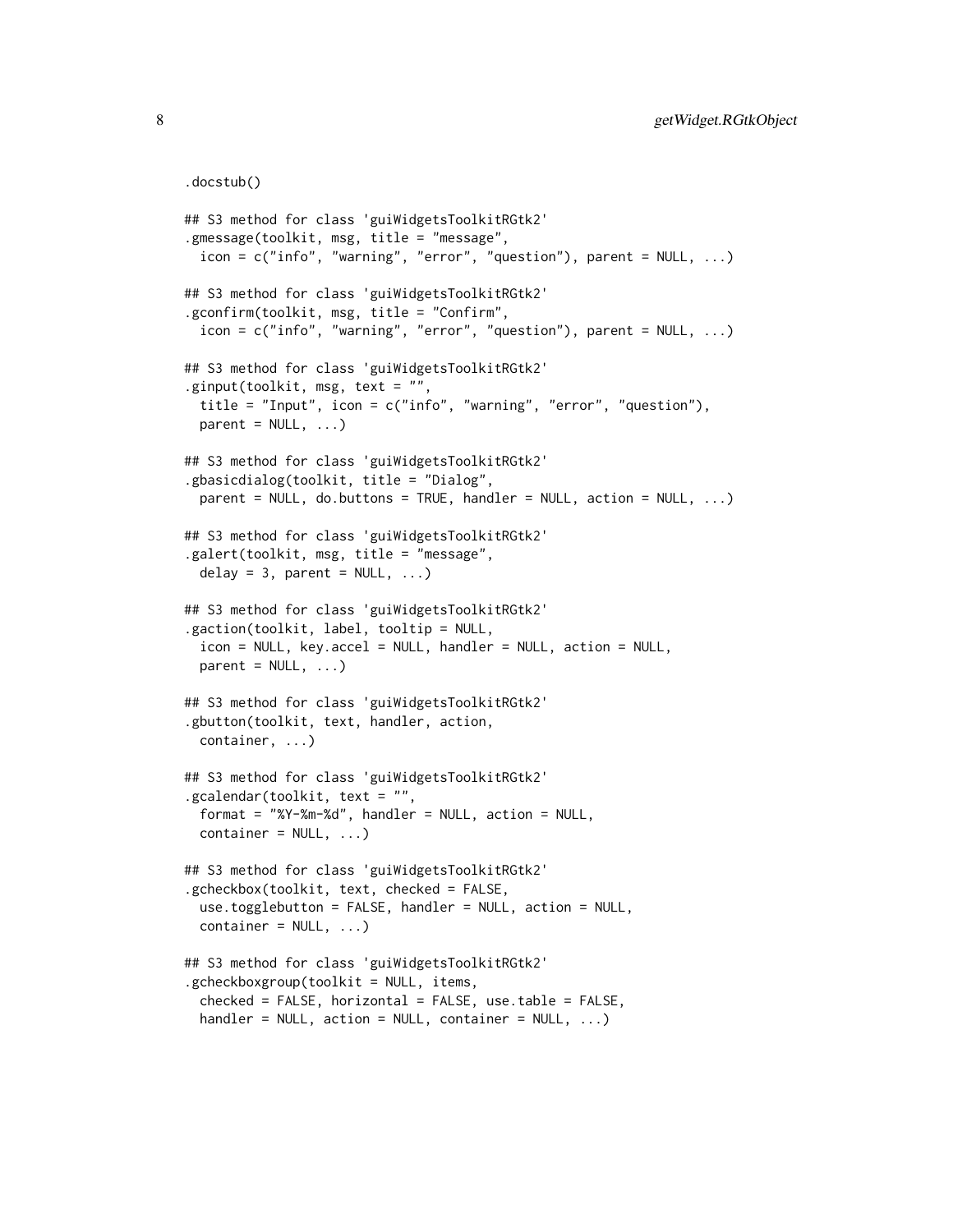```
## S3 method for class 'guiWidgetsToolkitRGtk2'
.gcombobox(toolkit, items, selected = 1,
 editable = FALSE, coerce.with = NULL, handler = NULL, action = NULL,
 container = NULL, ...)## S3 method for class 'guiWidgetsToolkitRGtk2'
.gtable(toolkit, items, multiple = FALSE,
 chosen.col = 1, icon.col = NULL, tooltip.col = NULL, handler = NULLaction = NULL, container = NULL, ...)## S3 method for class 'guiWidgetsToolkitRGtk2'
.gmenu(toolkit, menu.list = list(),
 popup = FALSE, container = NULL, ...)## S3 method for class 'guiWidgetsToolkitRGtk2'
.gdf(toolkit, items = NULL, handler = NULL,
 action = NULL, container = NULL, ...)## S3 method for class 'guiWidgetsToolkitRGtk2'
.gedit(toolkit, text = ", width = 25,
 coerce.with = NULL, initial.msg = initial.msg, handler = NULL,
 action = NULL, container = NULL, ...)## S3 method for class 'guiWidgetsToolkitRGtk2'
.ggroup(toolkit, horizontal = TRUE,
 spacing = 5, use.scrollwindow = FALSE, container = NULL, ...)## S3 method for class 'guiWidgetsToolkitRGtk2'
.gframe(toolkit, text, markup, pos,
 horizontal = TRUE, spacing = 5, container = NULL, \ldots)
## S3 method for class 'guiWidgetsToolkitRGtk2'
.gexpandgroup(toolkit, text, markup,
 horizontal = TRUE, handler = NULL, action = NULL, container = NULL,
 ...)
## S3 method for class 'guiWidgetsToolkitRGtk2'
.gfile(toolkit, text = "", type = c("open",
 "save", "selectdir"), initial.filename = NULL, initial.dir = getwd(),
 filter = list(), multi = FALSE, ...)
## S3 method for class 'guiWidgetsToolkitRGtk2'
.gfilebrowse(toolkit, text = "",
 type = c("open", "save", "selectdir"), initial.filename = NULL,
 initial.dir = getwd(), filter = list(), quote = TRUE, handler = NULL,
 action = NULL, container = NULL, ...)## S3 method for class 'guiWidgetsToolkitRGtk2'
```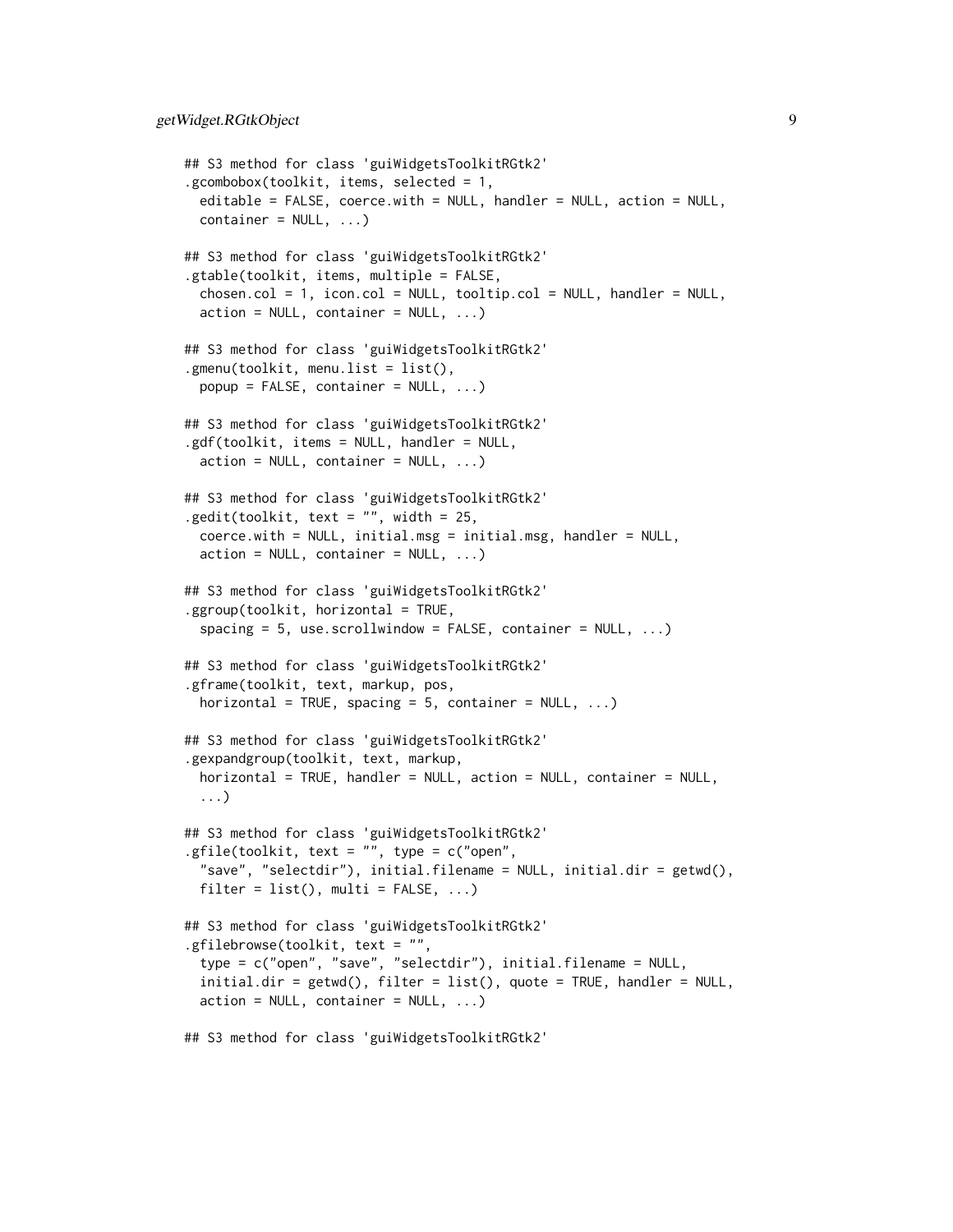```
.gformlayout(toolkit, align = "left",
  spacing = 5, container = NULL, ...)
## S3 method for class 'guiWidgetsToolkitRGtk2'
.ggraphics(toolkit, width = dpi * 6,
 height = dpi * 6, dpi = 75, ps = 12, handler = NULL, action = NULL,
 container = NULL, ...## S3 method for class 'guiWidgetsToolkitRGtk2'
.gimage(toolkit, filename = "",
  dirname = "", stock.id = NULL, size = "", handler = NULL,
  action = NULL, container = NULL, ...)## S3 method for class 'guiWidgetsToolkitRGtk2'
.glabel(toolkit, text = "", markup = FALSE,
  editable = FALSE, handler = NULL, action = NULL, container = NULL,
  ...)
## S3 method for class 'guiWidgetsToolkitRGtk2'
.glayout(toolkit, homogeneous = FALSE,
  spacing = 10, container = NULL, ...)## S3 method for class 'guiWidgetsToolkitRGtk2'
.gnotebook(toolkit, tab.pos = 3,
 container = NULL, ...)## S3 method for class 'guiWidgetsToolkitRGtk2'
.gpanedgroup(toolkit, horizontal = TRUE,
 container = NULL, ...)## S3 method for class 'guiWidgetsToolkitRGtk2'
.gprogressbar(toolkit, value, container, ...)
## S3 method for class 'guiWidgetsToolkitRGtk2'
.gradio(toolkit, items, selected = 1,
 horizontal = FALSE, handler = NULL, action = NULL, container = NULL,
  ...)
## S3 method for class 'guiWidgetsToolkitRGtk2'
.gseparator(toolkit, horizontal = TRUE,
 container = NULL, ...)## S3 method for class 'guiWidgetsToolkitRGtk2'
.gslider(toolkit, from = 0, to = 100,
 by = 1, value = from, horizontal = TRUE, handler = NULL,
  action = NULL, container = NULL, ...)## S3 method for class 'guiWidgetsToolkitRGtk2'
```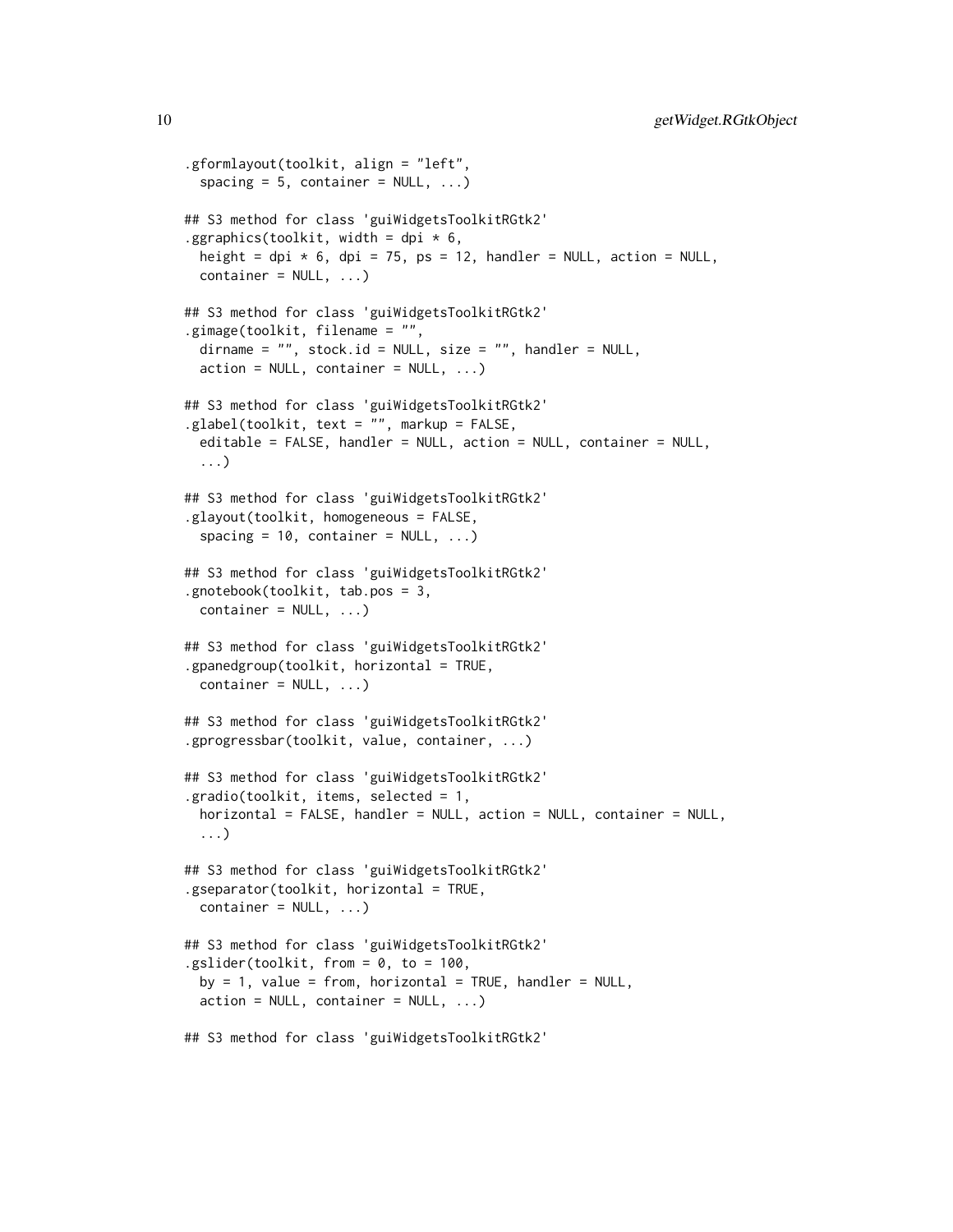```
.gspinbutton(toolkit, from = 0, to = 10,
 by = 1, value = from, digits = \theta, handler = NULL, action = NULL,
 container = NULL, ...)## S3 method for class 'guiWidgetsToolkitRGtk2'
.gstackwidget(toolkit, container = NULL, ...)
## S3 method for class 'guiWidgetsToolkitRGtk2'
.gstatusbar(toolkit, text = "",
 container = NULL, ...)## S3 method for class 'guiWidgetsToolkitRGtk2'
.gtext(toolkit, text = NULL, width = NULL,
  height = 300, font.attr = NULL, wrap = TRUE, handler = NULL,
  action = NULL, container = NULL, ...)## S3 method for class 'guiWidgetsToolkitRGtk2'
.gtimer(toolkit, ms, FUN, data = NULL,
 one.shot = FALSE, start = TRUE)
## S3 method for class 'guiWidgetsToolkitRGtk2'
.gtoolbar(toolkit, toolbar.list = list(),
  style = c("both", "icons", "text", "both-horiz"), container = NULL, ...)
## S3 method for class 'guiWidgetsToolkitRGtk2'
.gtree(toolkit, offspring = NULL,
  offspring.data = NULL, chosen.col = 1, offspring.col = 2,
  icon.col = NULL, tooltip.col = NULL, multiple = FALSE, handler = NULL,
  action = NULL, container = NULL, ...)## S3 method for class 'guiWidgetsToolkitRGtk2'
.gvarbrowser(toolkit, handler = NULL,
  action = "summary", container = NULL, ...)## S3 method for class 'guiWidgetsToolkitRGtk2'
.gwindow(toolkit, title, visible = visible,
  name, width, height, parent, handler, action, ...)
## S3 method for class 'guiWidgetsToolkitRGtk2'
.addStockIcons(toolkit, iconNames, iconFiles,
  ...)
## S3 method for class 'guiWidgetsToolkitRGtk2'
.getStockIcons(toolkit, ...)
## S3 method for class 'guiWidgetsToolkitRGtk2'
.getStockIconByName(toolkit,name, ...)
```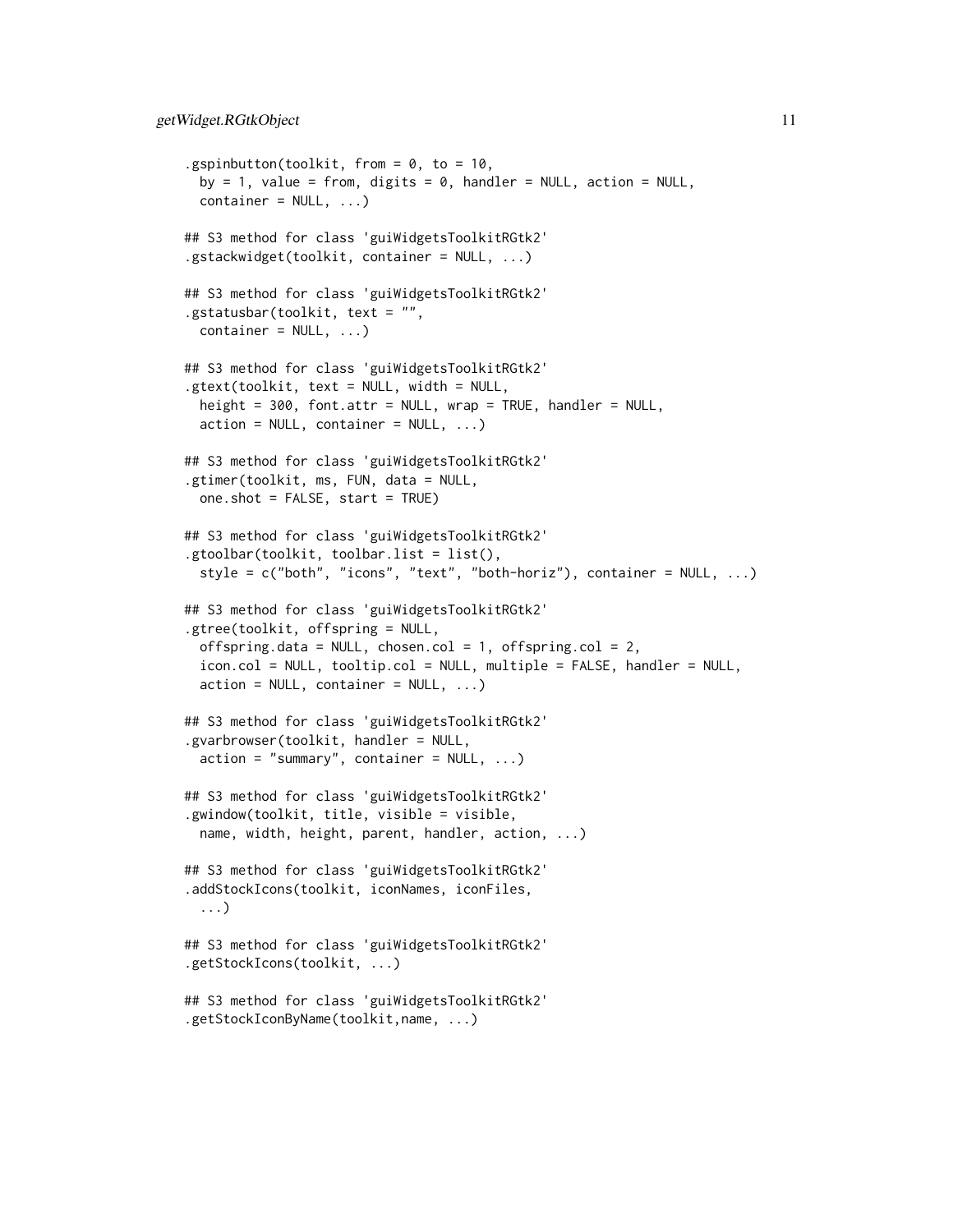```
addToGtkStockIcons(iconNames, iconFiles)
```

```
## S3 method for class 'guiWidgetsToolkitRGtk2'
.stockIconFromObject(toolkit,obj, ...)
```
### Arguments

| obj              | R object to get icon from                           |
|------------------|-----------------------------------------------------|
| toolkit          | undocumented argument, cf. gWidgets2 documentation. |
| msg              | undocumented argument, cf. gWidgets2 documentation. |
| title            | undocumented argument, cf. gWidgets2 documentation. |
| icon             | undocumented argument, cf. gWidgets2 documentation. |
| parent           | undocumented argument, cf. gWidgets2 documentation. |
| .                | undocumented argument, cf. gWidgets2 documentation. |
| text             | undocumented argument, cf. gWidgets2 documentation. |
| do.buttons       | undocumented argument, cf. gWidgets2 documentation. |
| handler          | undocumented argument, cf. gWidgets2 documentation. |
| action           | undocumented argument, cf. gWidgets2 documentation. |
| delay            | undocumented argument, cf. gWidgets2 documentation. |
| label            | undocumented argument, cf. gWidgets2 documentation. |
| tooltip          | undocumented argument, cf. gWidgets2 documentation. |
| key.accel        | undocumented argument, cf. gWidgets2 documentation. |
| container        | undocumented argument, cf. gWidgets2 documentation. |
| format           | undocumented argument, cf. gWidgets2 documentation. |
| checked          | undocumented argument, cf. gWidgets2 documentation. |
| use.togglebutton |                                                     |

|             | undocumented argument, cf. gWidgets2 documentation. |
|-------------|-----------------------------------------------------|
| items       | undocumented argument, cf. gWidgets2 documentation. |
| horizontal  | undocumented argument, cf. gWidgets2 documentation. |
| use.table   | undocumented argument, cf. gWidgets2 documentation. |
| selected    | undocumented argument, cf. gWidgets2 documentation. |
| editable    | undocumented argument, cf. gWidgets2 documentation. |
| coerce.with | undocumented argument, cf. gWidgets2 documentation. |
| multiple    | undocumented argument, cf. gWidgets2 documentation. |
| chosen.col  | undocumented argument, cf. gWidgets2 documentation. |
| icon.col    | undocumented argument, cf. gWidgets2 documentation. |
| tooltip.col | undocumented argument, cf. gWidgets2 documentation. |
| menu.list   | undocumented argument, cf. gWidgets2 documentation. |
| popup       | undocumented argument, cf. gWidgets2 documentation. |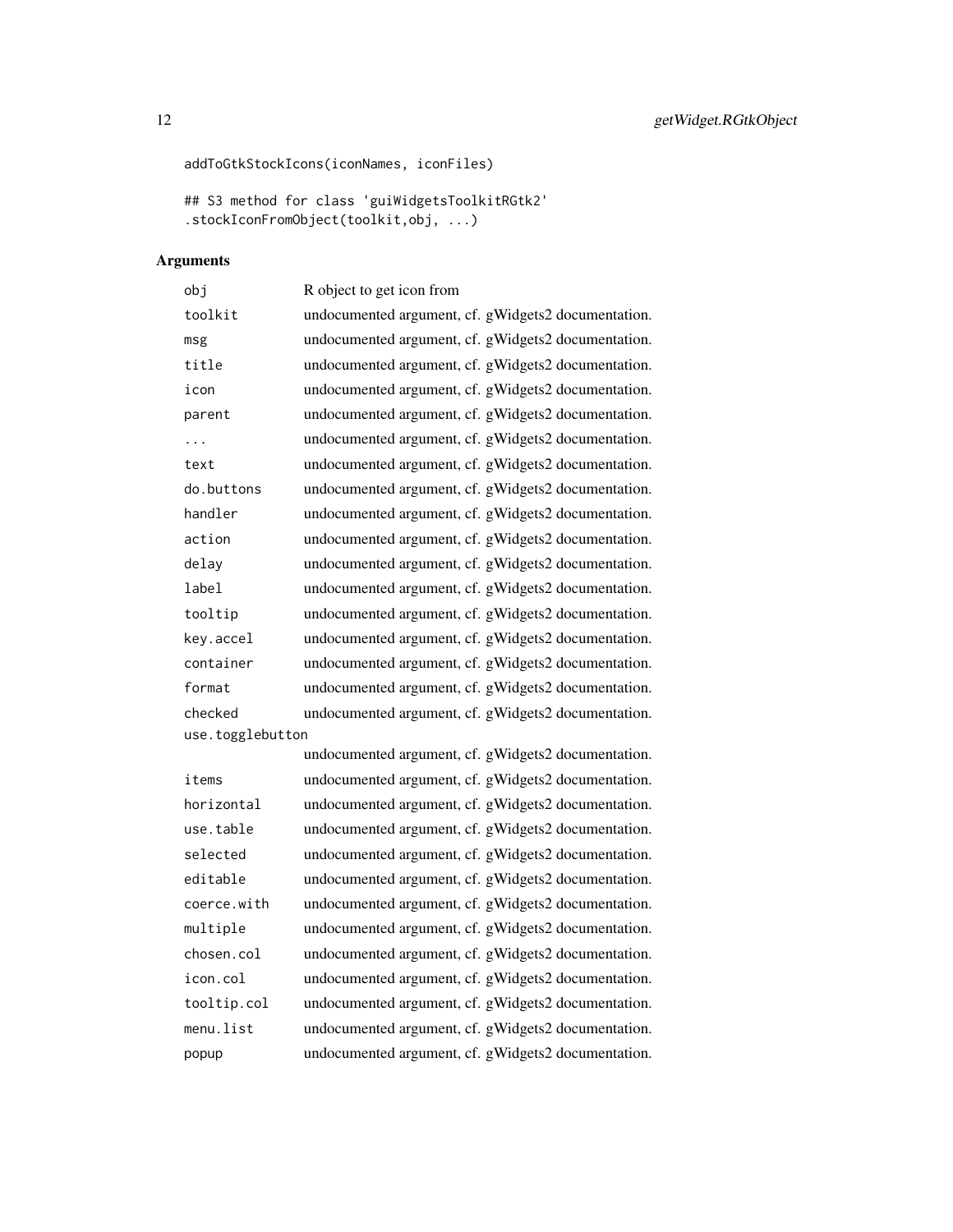### getWidget.RGtkObject 13

| width            | width of device (pixels)                            |
|------------------|-----------------------------------------------------|
| initial.msg      | undocumented argument, cf. gWidgets2 documentation. |
| spacing          | undocumented argument, cf. gWidgets2 documentation. |
| use.scrollwindow |                                                     |
|                  | undocumented argument, cf. gWidgets2 documentation. |
| markup           | undocumented argument, cf. gWidgets2 documentation. |
| pos              | undocumented argument, cf. gWidgets2 documentation. |
| type             | undocumented argument, cf. gWidgets2 documentation. |
| initial.filename |                                                     |
|                  | undocumented argument, cf. gWidgets2 documentation. |
| initial.dir      | undocumented argument, cf. gWidgets2 documentation. |
| filter           | undocumented argument, cf. gWidgets2 documentation. |
| multi            | undocumented argument, cf. gWidgets2 documentation. |
| quote            | undocumented argument, cf. gWidgets2 documentation. |
| align            | undocumented argument, cf. gWidgets2 documentation. |
| height           | height of device (pixels)                           |
| dpi              | dots per inch                                       |
| ps               | pointsize                                           |
| filename         | undocumented argument, cf. gWidgets2 documentation. |
| dirname          | undocumented argument, cf. gWidgets2 documentation. |
| stock.id         | undocumented argument, cf. gWidgets2 documentation. |
| size             | undocumented argument, cf. gWidgets2 documentation. |
| homogeneous      | undocumented argument, cf. gWidgets2 documentation. |
| tab.pos          | undocumented argument, cf. gWidgets2 documentation. |
| value            | undocumented argument, cf. gWidgets2 documentation. |
| from             | undocumented argument, cf. gWidgets2 documentation. |
| to               | undocumented argument, cf. gWidgets2 documentation. |
| by               | undocumented argument, cf. gWidgets2 documentation. |
| digits           | digits                                              |
| font.attr        | undocumented argument, cf. gWidgets2 documentation. |
| wrap             | undocumented argument, cf. gWidgets2 documentation. |
| ms               | undocumented argument, cf. gWidgets2 documentation. |
| <b>FUN</b>       | undocumented argument, cf. gWidgets2 documentation. |
| data             | undocumented argument, cf. gWidgets2 documentation. |
| one.shot         | undocumented argument, cf. gWidgets2 documentation. |
| start            | undocumented argument, cf. gWidgets2 documentation. |
| toolbar.list     | undocumented argument, cf. gWidgets2 documentation. |
| style            | undocumented argument, cf. gWidgets2 documentation. |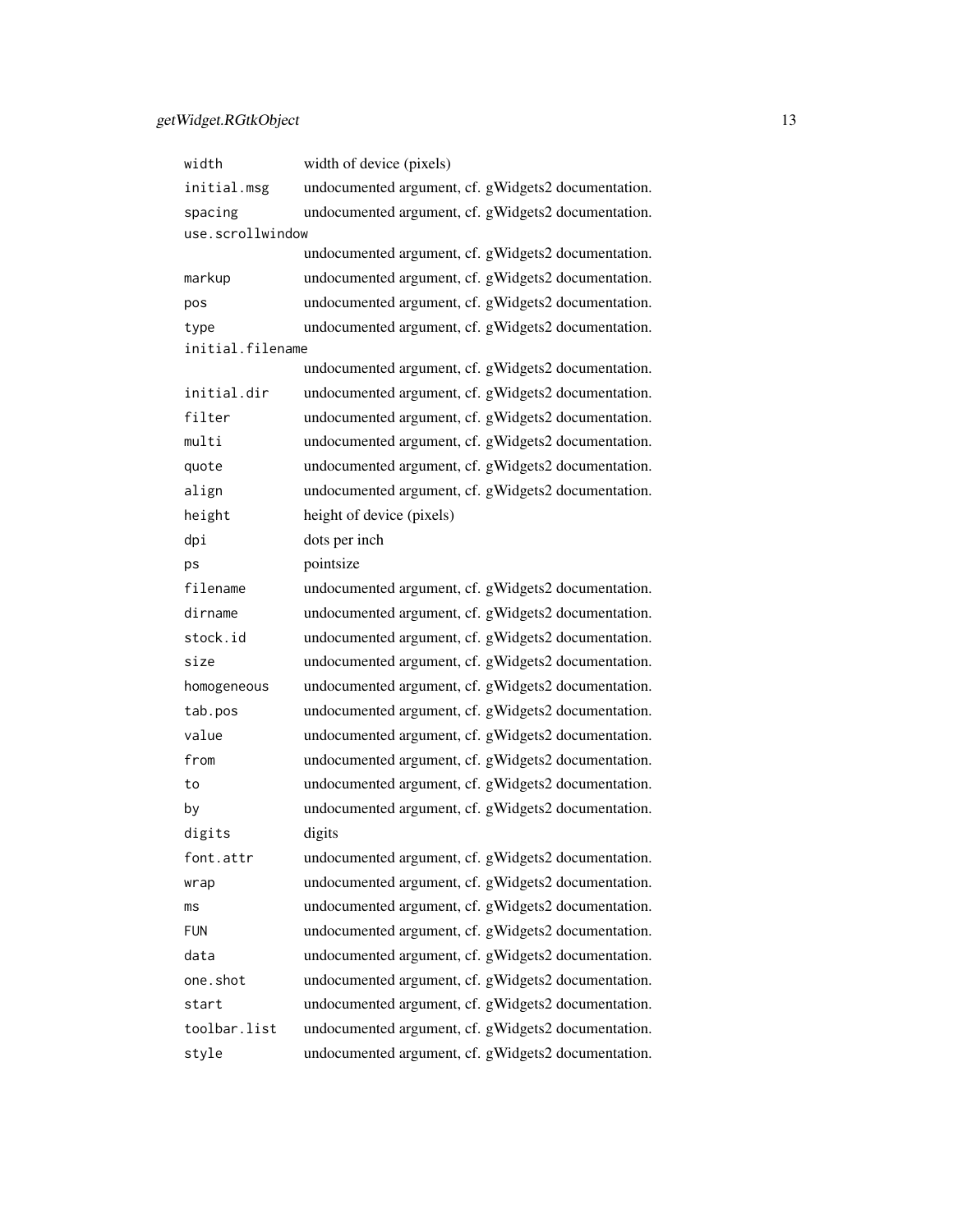<span id="page-13-0"></span>

| offspring     | undocumented argument, cf. gWidgets2 documentation.                |
|---------------|--------------------------------------------------------------------|
|               | offspring.data undocumented argument, cf. gWidgets2 documentation. |
| offspring.col | undocumented argument, cf. gWidgets2 documentation.                |
| visible       | undocumented argument, cf. gWidgets2 documentation.                |
| name          | name of icon                                                       |
| iconNames     | undocumented argument, cf. gWidgets2 documentation.                |
| iconFiles     | undocumented argument, cf. gWidgets2 documentation.                |

### See Also

The documentation for this is found at [gbutton](#page-0-0).

### GMessage *subclass for message dialog*

### Description

subclass for message dialog

### Usage

GMessage(...)

### Arguments

... passed to constructor

GTree *Base class*

### Description

For GTree, there are extra reference methods: set\_multiple to set whether multiple or single selection is being used.

### Usage

GTree(...)

### Arguments

... passed to constructor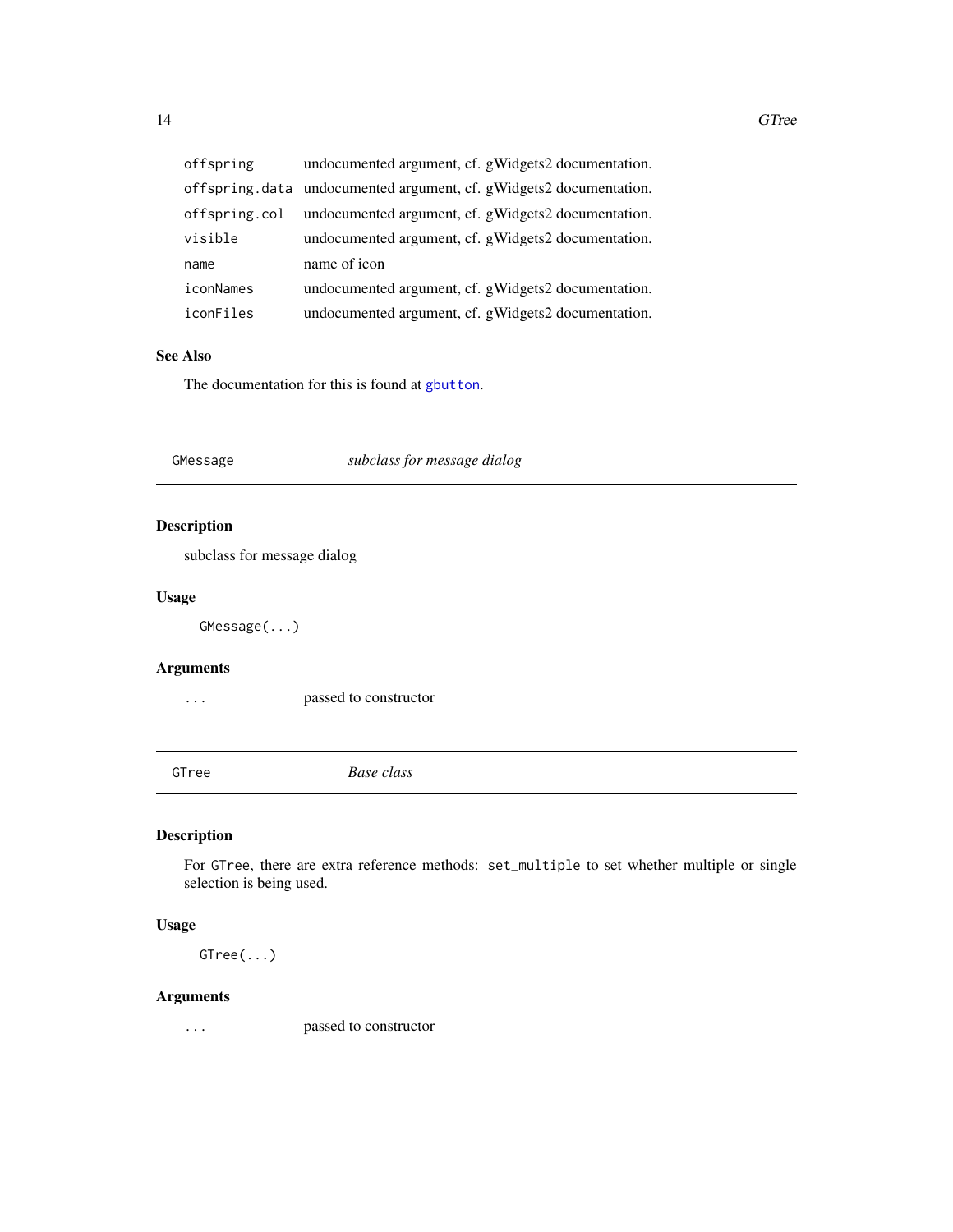<span id="page-14-0"></span>GTreeBase *Base class*

### Description

For GTree, there are extra reference methods: set\_multiple to set whether multiple or single selection is being used.

### Usage

GTreeBase(...)

### Arguments

... passed to constructor

guiWidgetsToolkitRGtk2-class

*toolkit class for RGtk2*

### Description

toolkit class for RGtk2

isFirstMouseClick *Return TRUE if first mouse click*

### Description

To be called from key-presslrelease-event

### Usage

isFirstMouseClick(e)

### Arguments

e event for mouse press

### Value

TRUE or FALSE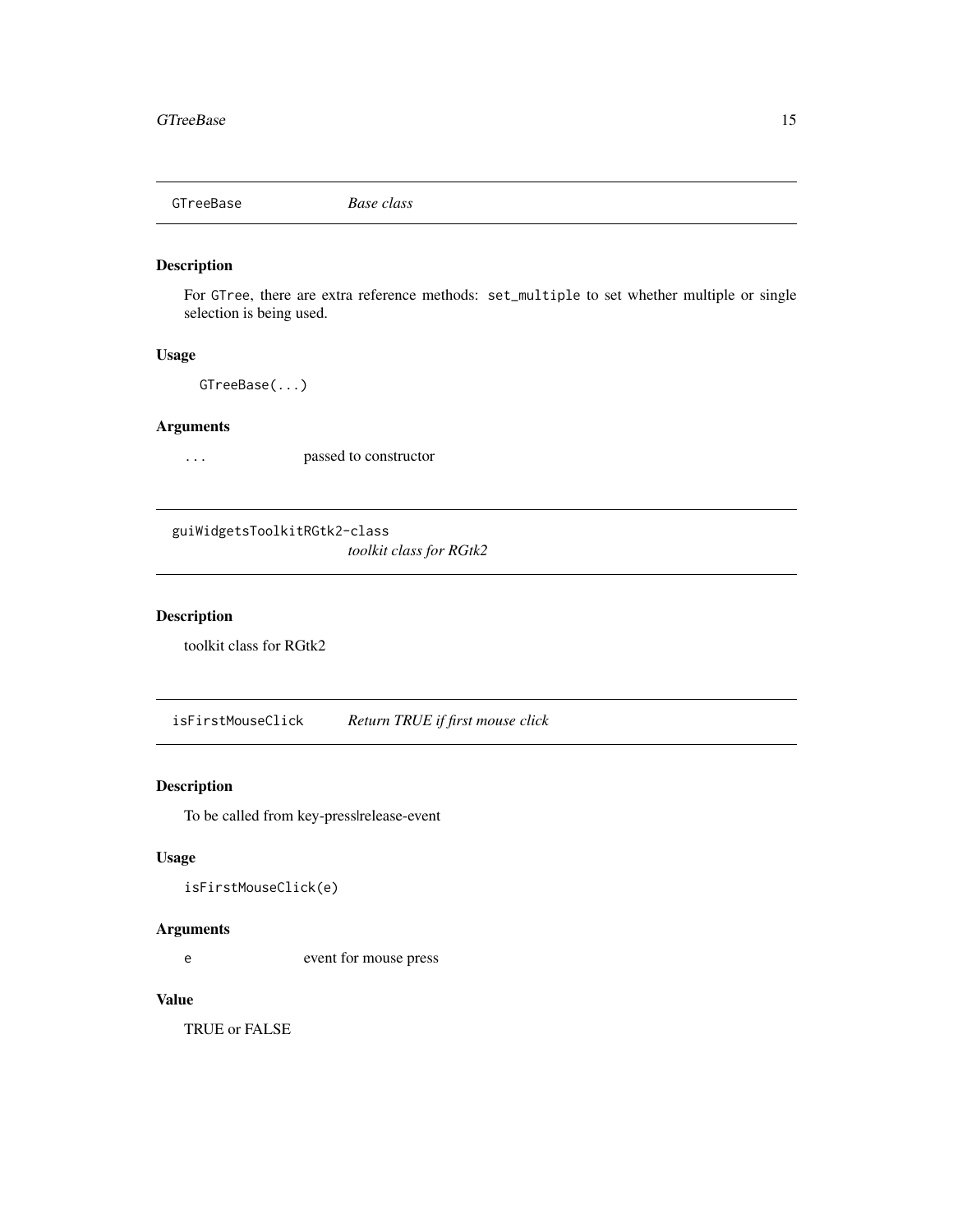<span id="page-15-0"></span>isRightMouseClick *Return TRUE/FALSE if right mouse click*

### Description

To be called from key-presslrelease-event

### Usage

isRightMouseClick(e)

### Arguments

e event for mouse press

### Value

TRUE or FALSE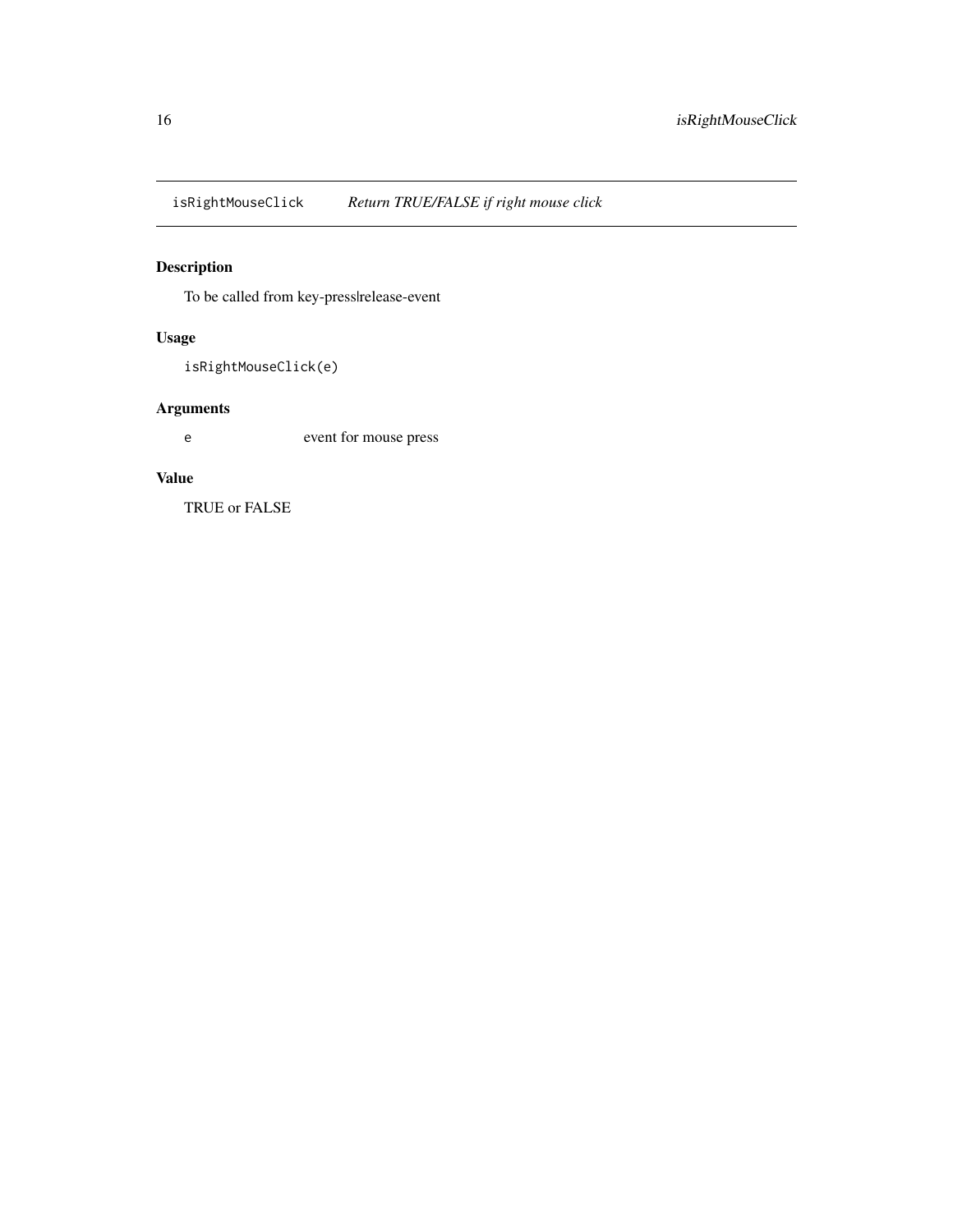# <span id="page-16-0"></span>Index

∗Topic package gWidgets2RGtk2-package, [2](#page-1-0) .addStockIcons.guiWidgetsToolkitRGtk2 *(*getWidget.RGtkObject*)*, [6](#page-5-0) .docstub *(*getWidget.RGtkObject*)*, [6](#page-5-0) .gaction.guiWidgetsToolkitRGtk2 *(*getWidget.RGtkObject*)*, [6](#page-5-0) .galert.guiWidgetsToolkitRGtk2 *(*getWidget.RGtkObject*)*, [6](#page-5-0) .gbasicdialog.guiWidgetsToolkitRGtk2 *(*getWidget.RGtkObject*)*, [6](#page-5-0) .gbutton.guiWidgetsToolkitRGtk2 *(*getWidget.RGtkObject*)*, [6](#page-5-0) .gcalendar.guiWidgetsToolkitRGtk2 *(*getWidget.RGtkObject*)*, [6](#page-5-0) .gcheckbox.guiWidgetsToolkitRGtk2 *(*getWidget.RGtkObject*)*, [6](#page-5-0) .gcheckboxgroup.guiWidgetsToolkitRGtk2 *(*getWidget.RGtkObject*)*, [6](#page-5-0) .gcombobox.guiWidgetsToolkitRGtk2 *(*getWidget.RGtkObject*)*, [6](#page-5-0) .gconfirm.guiWidgetsToolkitRGtk2 *(*getWidget.RGtkObject*)*, [6](#page-5-0) .gdf.guiWidgetsToolkitRGtk2 *(*getWidget.RGtkObject*)*, [6](#page-5-0) .gedit.guiWidgetsToolkitRGtk2 *(*getWidget.RGtkObject*)*, [6](#page-5-0) .getStockIconByName.guiWidgetsToolkitRGtk2 *(*getWidget.RGtkObject*)*, [6](#page-5-0) .getStockIcons.guiWidgetsToolkitRGtk2 *(*getWidget.RGtkObject*)*, [6](#page-5-0) .gexpandgroup.guiWidgetsToolkitRGtk2 *(*getWidget.RGtkObject*)*, [6](#page-5-0) .gfile.guiWidgetsToolkitRGtk2 *(*getWidget.RGtkObject*)*, [6](#page-5-0) .gfilebrowse.guiWidgetsToolkitRGtk2 *(*getWidget.RGtkObject*)*, [6](#page-5-0) .gformlayout.guiWidgetsToolkitRGtk2 *(*getWidget.RGtkObject*)*, [6](#page-5-0)

.gframe.guiWidgetsToolkitRGtk2 *(*getWidget.RGtkObject*)*, [6](#page-5-0) .ggraphics.guiWidgetsToolkitRGtk2 *(*getWidget.RGtkObject*)*, [6](#page-5-0) .ggroup.guiWidgetsToolkitRGtk2 *(*getWidget.RGtkObject*)*, [6](#page-5-0) .gimage.guiWidgetsToolkitRGtk2 *(*getWidget.RGtkObject*)*, [6](#page-5-0) .ginput.guiWidgetsToolkitRGtk2 *(*getWidget.RGtkObject*)*, [6](#page-5-0) .glabel.guiWidgetsToolkitRGtk2 *(*getWidget.RGtkObject*)*, [6](#page-5-0) .glayout.guiWidgetsToolkitRGtk2 *(*getWidget.RGtkObject*)*, [6](#page-5-0) .gmenu.guiWidgetsToolkitRGtk2 *(*getWidget.RGtkObject*)*, [6](#page-5-0) .gmessage.guiWidgetsToolkitRGtk2 *(*getWidget.RGtkObject*)*, [6](#page-5-0) .gnotebook.guiWidgetsToolkitRGtk2 *(*getWidget.RGtkObject*)*, [6](#page-5-0) .gpanedgroup.guiWidgetsToolkitRGtk2 *(*getWidget.RGtkObject*)*, [6](#page-5-0) .gprogressbar.guiWidgetsToolkitRGtk2 *(*getWidget.RGtkObject*)*, [6](#page-5-0) .gradio.guiWidgetsToolkitRGtk2 *(*getWidget.RGtkObject*)*, [6](#page-5-0) .gseparator.guiWidgetsToolkitRGtk2 *(*getWidget.RGtkObject*)*, [6](#page-5-0) .gslider.guiWidgetsToolkitRGtk2 *(*getWidget.RGtkObject*)*, [6](#page-5-0) .gspinbutton.guiWidgetsToolkitRGtk2 *(*getWidget.RGtkObject*)*, [6](#page-5-0) .gstackwidget.guiWidgetsToolkitRGtk2 *(*getWidget.RGtkObject*)*, [6](#page-5-0) .gstatusbar.guiWidgetsToolkitRGtk2 *(*getWidget.RGtkObject*)*, [6](#page-5-0) .gtable.guiWidgetsToolkitRGtk2 *(*getWidget.RGtkObject*)*, [6](#page-5-0) .gtext.guiWidgetsToolkitRGtk2